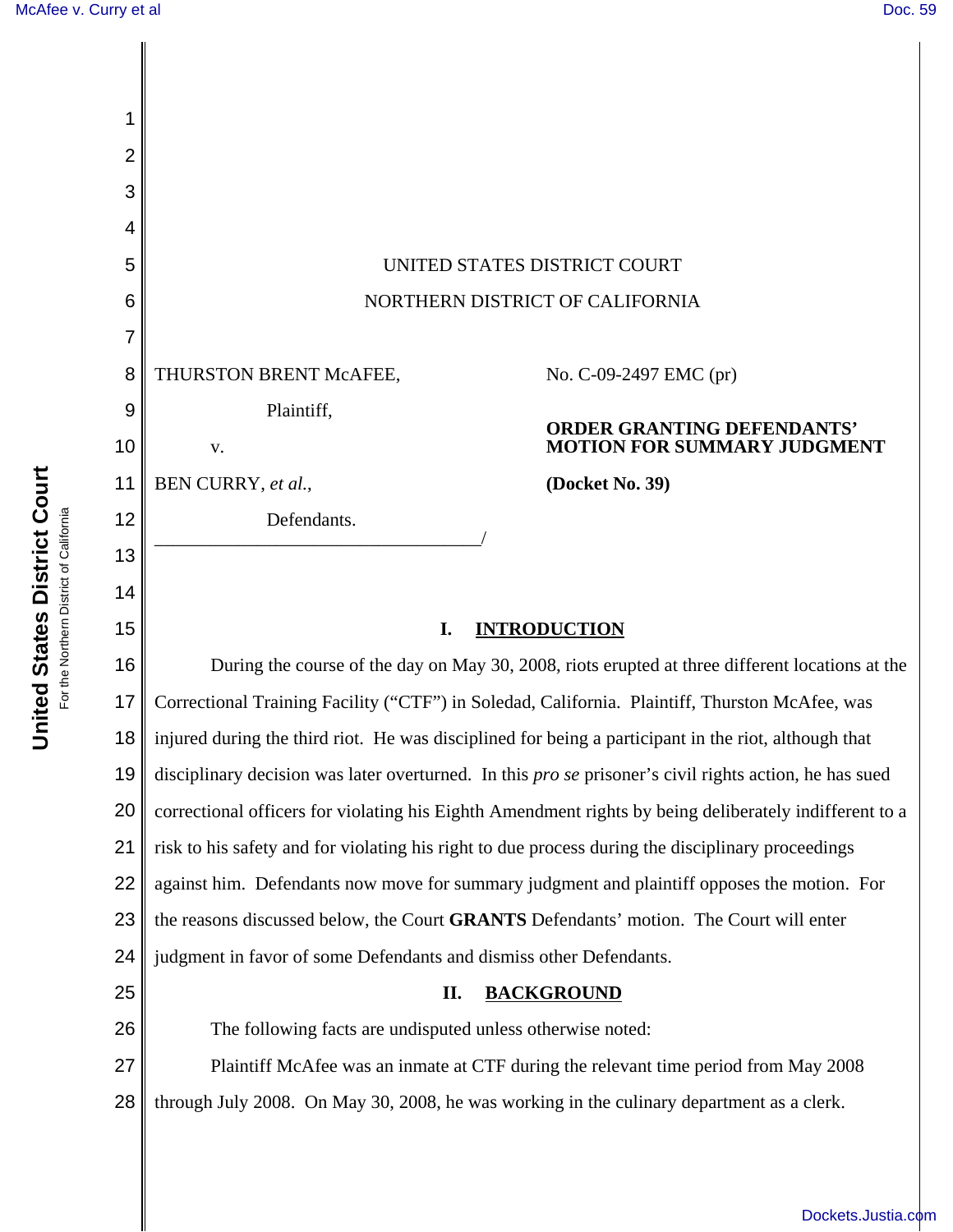1 2 3 4 Defendant B. Hill was a correctional officer ("C/O") at CTF. On May 30, 2008, he worked the kitchen post, where he had worked for the past three years. As the kitchen officer, his duties and responsibilities included supervising inmates, inspecting their work, maintaining proper sanitation standards, and maintaining custody of kitchen equipment.

5 6 7 Defendant Rivero was a correctional lieutenant at CTF. He was the senior hearing officer who presided over McAfee's July 1, 2008 disciplinary hearing on the charge of participating in a prison riot on May 30, 2008.

8 9 10 11 Three other Defendants – Days, Ingraham and Verdesoto – were voluntarily dismissed without prejudice from this action. Correctional sergeant Days worked as the kitchen sergeant, C/O Ingraham worked in the kitchen at CTF, and correctional sergeant Verdesoto worked in the Rainier Hall housing unit on May 30, 2008.

12

A. The Kitchen And Dining  $Halls<sup>1</sup>$ 

13 14 15 16 17 18 19 20 In the afternoon, the kitchen and dining halls typically were staffed by one kitchen officer, one A-Yard dining hall officer, one B-Yard dining hall officer, one kitchen sergeant, two staff cooks and about 45-50 inmates. The inmates who worked in the kitchen and dining halls (hereinafter referred to as the "culinary inmates") are of different races and come from housing units on A-Yard and B-Yard. The culinary inmates work as a team on a daily basis to do numerous chores, such as preparing, cooking and serving meals; cleaning the kitchen and surrounding areas; preparing the dining halls for meal services; ordering supplies; unloading food from trucks; and preparing for the next day's meals.

21 22 For inmates, working is a component of programming in the prison. This means generally that an inmate who is employed at the prison has expressed a commitment to non-violence,

23 rehabilitation, acquiring vocational skills, and maintaining good work ethics.

24 25 From about 5:00 a.m. until about 3:05 p.m. on May 30, numerous inmates worked in the kitchen and the dining halls. Things were normal in the opinion of the kitchen officer, C/O Hill. As

<sup>27</sup> 28 <sup>1</sup> Defendants included with the declaration of Defendant Hill (Docket  $#42$ ) and the notice of correction to  $\P$  17 of the Hill declaration (Docket #46) a labeled photograph of the prison facility and diagrams of the dining areas that are very helpful to understanding the parties' description of events.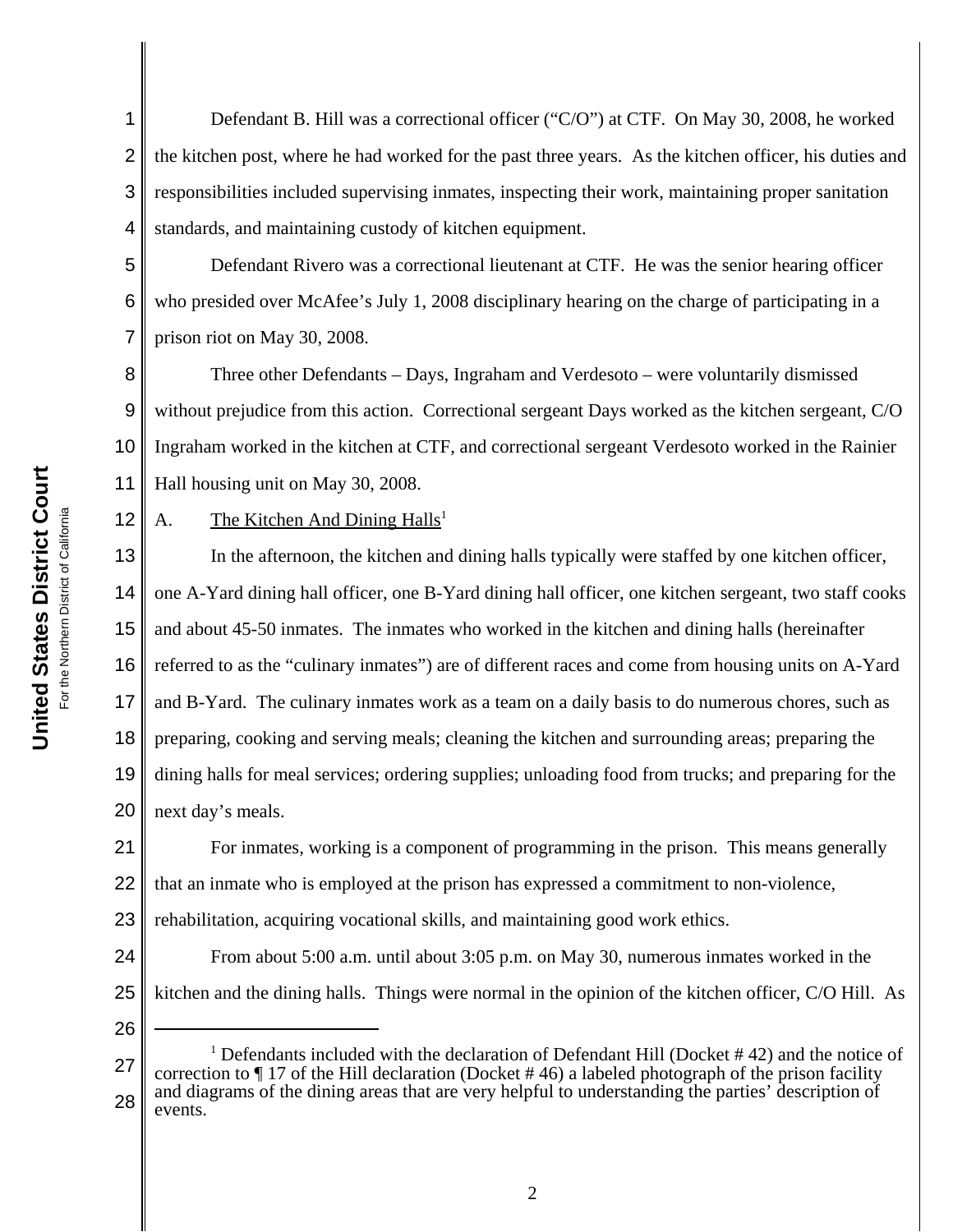1 2 of 3:05, the kitchen and dining halls were staffed by one staff cook, sergeant Days, and C/Os Hill, Woods and Hernandez.

3 B. Code 3 Alarm For Lassen Hall

4 5 6 7 8 9 During a disturbance at the prison, the responding officer will call a code over the radio, ranging from Code 1 through Code 3, with Code 1 calling for the lowest response and Code 3 calling for the highest response by staff. "For safety and security reasons, a code alarm contains only the code level and the disturbance's location because the details of the emergency (for example, a riot between two particular gangs or races) may prompt inmates in the unaffected areas to create a disturbance." Hill Decl., ¶ 13.

10 11 12 At about 3:05, C/O Hill heard a Code 1 alarm and, shortly thereafter, a Code 3 alarm for Lassen Hall, a housing unit on the A-Yard. The disturbance in Lassen Hall involved Black and Hispanic inmates, although there is no evidence that Hill knew that information at the time.

13 14 15 16 17 After the Code 3 alarm for Lassen Hall, sergeant Days told C/O Hill and another officer to move all the culinary inmates to the B-Yard dining halls. This move prevented the inmates from being able to look out the windows to observe the disturbance in Lassen Hall and staff's response to it. Sergeant Days told C/O Woods to report to the patio immediately after securing the inmates in the B-Yard dining halls. Sergeant Days and C/O Hernandez then left the kitchen for Lassen Hall.

18 19 20 21 22 23 24 25 The parties disagree as to whether McAfee requested to be locked into the clerk's office in the kitchen. C/O Hill declares that McAfee did not so request, and McAfee declares that he did. According to McAfee, after sergeant Days directed that the inmates be moved into the B-Yard dining halls, McAfee "called C/O Hill and requested to be allowed to remain at his work station because he had surgery (2) two days prior and could not walk without the use of crutches. C/O Hill refused [McAfee's] request, stating, 'all inmates must be secured!' [McAfee] asked to be locked in his work area. C/O Hill refused [McAfee's] request, stating 'Sgt. Days wants all inmates in the Bside chow halls." Complaint, 13; see also McAfee Decl. #1, 1 6.<sup>2</sup> The Court accepts non-movant

<sup>27</sup> 28 <sup>2</sup> McAfee submitted two separate declarations as one document. Docket  $#49$  contains both the "Declaration Of Plaintiff Thurston B. McAfee, in Opposition To Defendant Officer B. Hill's Motion For Summary Judgment" as well as the "Declaration of Plaintiff Thgurston (sic) B McAfee In Opposition To Defendant J. Rivero's Motion For Summary Judgment"). The declarations are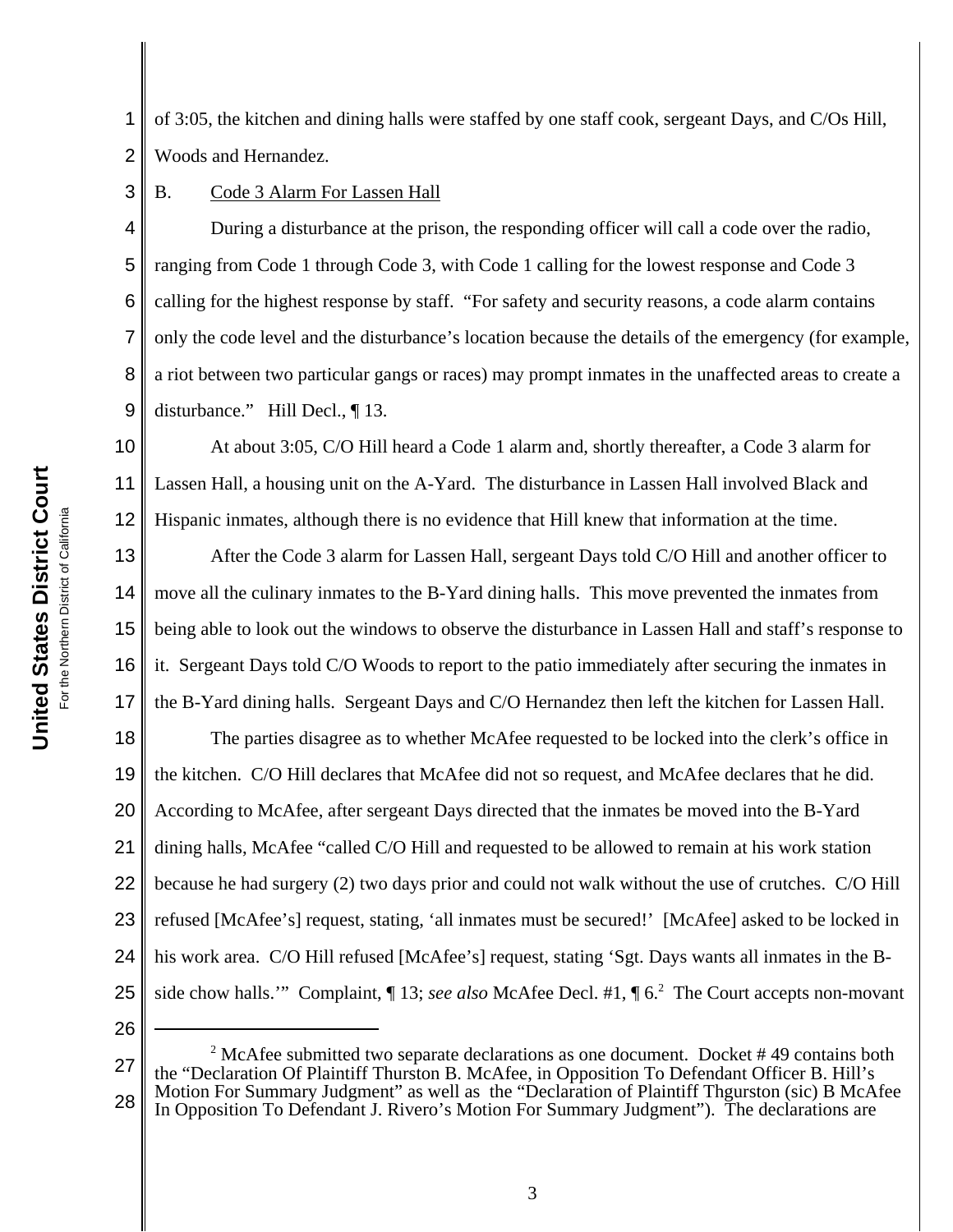1 2 McAfee's version as true and assumes for purposes of this motion that Hill refused McAfee's request to be locked in the clerk's office.

3 4 5 6 7 8 9 C/O Hill declares that, during a Code 3 alarm, all the inmates had to be in one designated location and he was not permitted to lock any inmate in the clerk's office because he would lose sight of the inmate with the door shut. "Particularly during a prison disturbance and in accordance with protocol, [Hill] must be able to monitor and access the inmate." Hill Decl.,  $\P$  23. McAfee, on the other hand, states that he had "often been locked in the office by defendant Hill when doing important work," McAfee Decl. #1, ¶ 12, although he does not state that any of those occasions were during a time when Code 3 alarms were being sounded.

10 11 12 13 C/Os Hill and Woods moved all the culinary inmates to the B-Yard dining halls without incident. Inmates who lived on the B-Yard were placed in the B-4 dining hall and inmates (including McAfee) who lived on the A-Yard were placed in the B-3 dining hall. C/O Woods then left the kitchen.

14 15 16 17 18 19 20 21 C/O Hill and a staff cook watched the inmates in the B-Yard dining halls. Some inmates played cards, some chatted with each other, some took bathroom breaks, and some cleaned the kitchen. Many appeared curious about the nature of the emergency. Some time after the Lassen Hall alarm, C/O Hill allowed several inmates to go into the kitchen to clean the pots and pans, and prepare the attendance record. C/O Hill believed that the inmates he released for these chores were the most dependable workers who would get the chores done without incident. C/O Hill paced between the B-Yard dining halls and kitchen to watch the inmates. C/O Hill did not detect any serious tension or problems among the inmates.

22

C. Code 3 Alarm For Fremont Dorm

23 24 25 26 At about 4:15 p.m., C/O Hill heard a Code 1 alarm and, shortly thereafter, a Code 3 alarm for the Fremont Dorm, another housing unit on the A-Yard. This disturbance also involved Black and Hispanic inmates and "was quickly brought under control." Complaint,  $\P$  11. C/O Hill immediately recalled the inmates who were in the kitchen back to the B-Yard dining halls.

<sup>28</sup> referred to as McAfee Decl. #1 and McAfee Decl. #2 for the sake of clarity.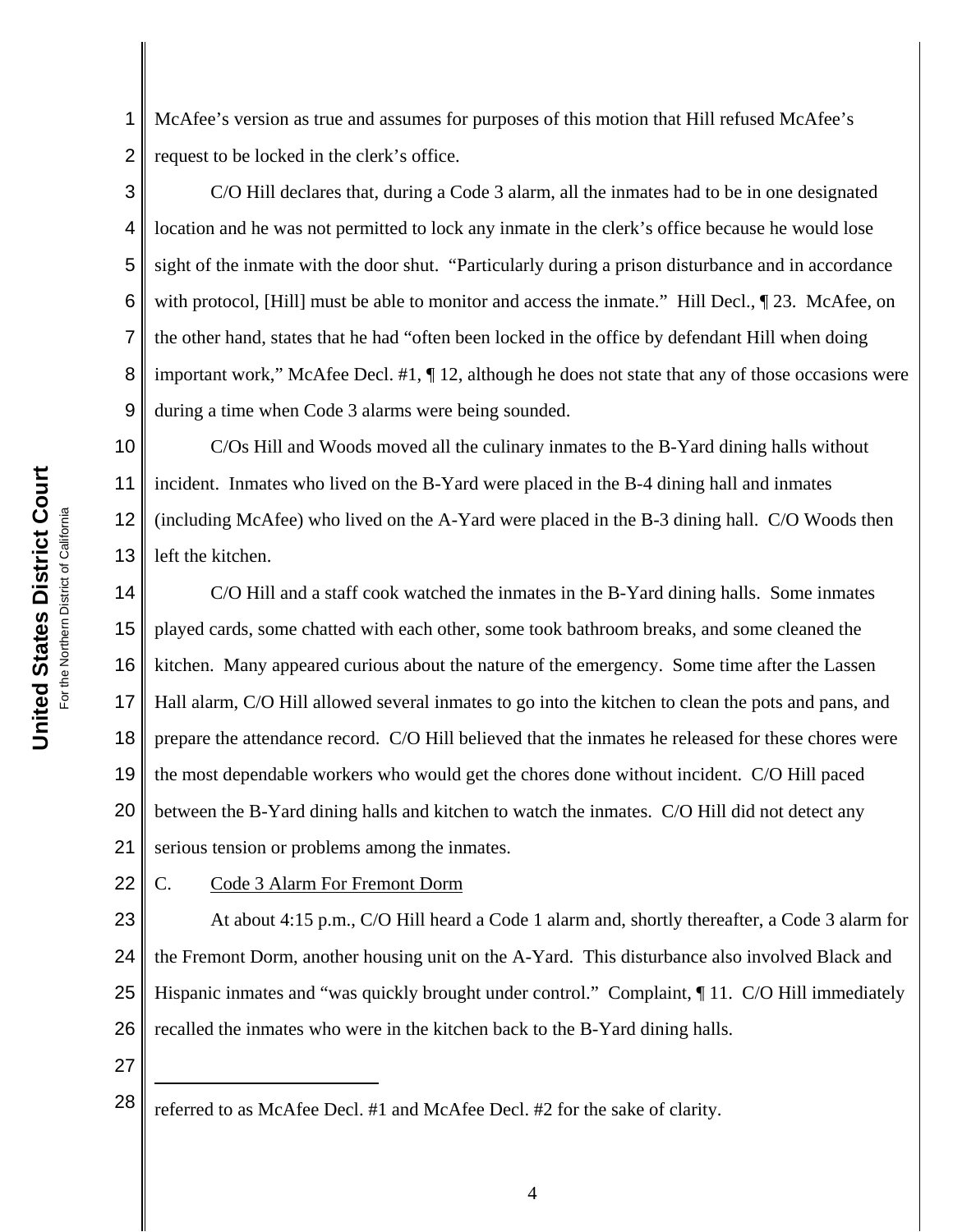2 3 For the next 2-3 hours, C/O Hill and the staff cook observed the inmates for any serious tensions or problems, but did not detect any. As with the earlier alarm for Lassen Hall, C/O Hill had no information about the disturbance other than that it was a Code 3 alarm for the Fremont Dorm.

C/O Hill instructed the same inmates whom he had released earlier to the kitchen to go back to the kitchen to finish their chores and allowed other inmates to use the restrooms. C/O Hill paced between the dining halls and kitchen to watch the inmates.

7 8 During this time, McAfee again asked to be locked in the clerk's office, and C/O Hill again refused his request. McAfee Decl. #1, ¶ 8.

9 10 11 12 13 14 15 16 17 18 19 Although C/O Hill observed no tensions, McAfee states that after the second alarm sounded at about 4:15, the "Southern Hispanic inmates began grouping into a huddle. They stayed in a huddle for approximately 10 minutes." Complaint, ¶ 14; *but see* McAfee Decl. #1, ¶¶ 6-7 (huddling occurred before second alarm at 4:15). McAfee states that Hill "failed to see that the Southern Hispanic inmates had huddled up initially and that Black and Hispanic inmates were not even talking." McAfee Decl. #1, ¶ 15. The Southern Hispanic inmates began requesting bathroom breaks and Hill began letting inmates out to use the bathroom at about 4:45. Complaint, ¶ 14. The inmates who had been allowed into the kitchen to clean up were returned to the dining halls and locked back into the dining halls at about 6:45, at which time they had pots and pans with food in them, as well as ladles and milk crates. *Id.* at ¶ 15; *see also* McAfee Decl. #1, ¶ 9. The inmates later passed trays and more pans and spoons through the serving window. McAfee Decl. #1, ¶ 11.

20 D. Trouble In Dining Halls

21 22 23 24 25 26 Almost three hours after the Fremont Dorm alarm, C/O Hill observed the inmates in the B-Yard dining halls segregating themselves by race, although he did not detect any serious tension among them. Hill then recalled the inmates who were in the kitchen back to the dining halls and immediately called sergeant Popplewell to inform him that the inmates had racially segregated themselves. Sergeant Popplewell responded that he would send some officers to the dining halls soon. C/O Hill and the staff cook continued to monitor the inmates in the B-Yard dining halls.

27 28 About 5-10 minutes after the call, sergeant Popplewell and several security squad officers arrived at the kitchen and B-Yard dining halls. C/O Hill repeated to Popplewell that the inmates

1

4

5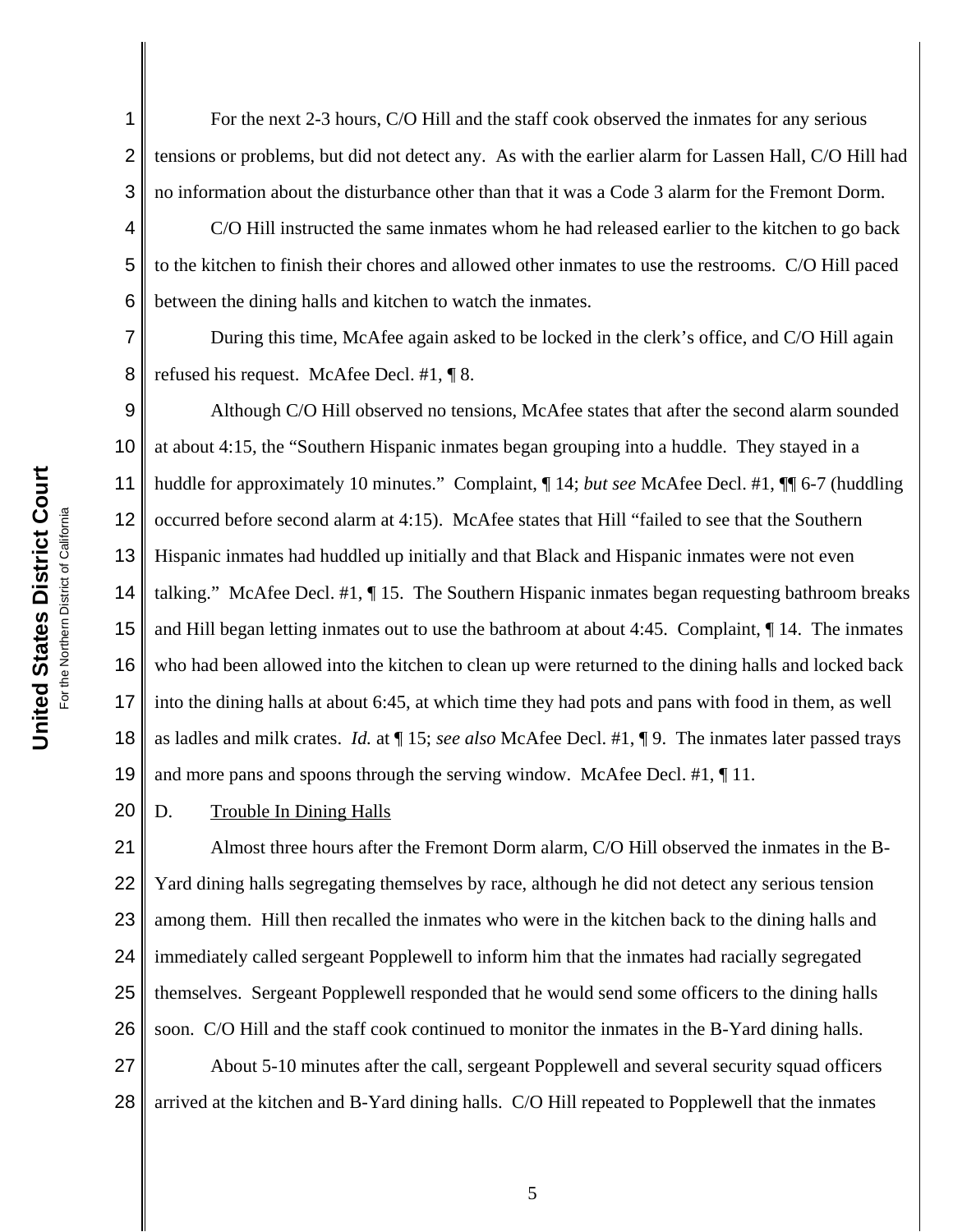2 3 4 5 instructed by one of the squad officers to secure that inmate in the A-Yard dining hall. Hill complied with this instruction and left. Hill was relieved of his duty to supervise the inmates in the B-Yard dining halls. While in the A-Yard dining halls, C/O Hill heard a Code 1 alarm that was quickly elevated to

6 7 8 9 a Code 3 for the B-Yard dining halls. C/O Hill continued monitoring the inmate and cleared the A-Yard dining hall doors of any obstruction so that the emergency responders from the prison yard could easily pass through the dining halls to the kitchen to the B-Yard dining halls. Hill did not witness the B-Yard dining hall riots.

were dividing by race. During this time, an inmate came out of the kitchen bathroom and Hill was

10 11 12 13 14 15 16 17 The dining hall riot started after the security squad officers attempted to move the Black inmates, including McAfee, to another location. When the guards ordered the Black inmates to move toward a corner of the dining hall, McAfee "began to stand and reach for [his] crutches" and was attacked by several Southern Hispanic inmates. McAfee Decl. #1, ¶ 11. The Southern Hispanic inmates punched and kicked him, may have hit him with ladles, and knocked him into unconsciousness. *See* Declaration of Counsel, Ex. 1 (hereinafter "McAfee Depo.") RT 98; Complaint, ¶ 16. He fought back and punched at his attackers. McAfee Depo., RT 98 ("I fought back as best I could."), *id.* ("I was throwing punches.").

18 19 20 21 22 McAfee was taken to the infirmary shortly after 8:00 p.m. A "medical report of injury or unusual occurrence" was prepared. Complaint, Ex. B. On the report, the medical staff noted, among other things, that he had a laceration on the top of his head and pepper spray exposure in the facial, neck, upper chest and upper back areas. Other than that one-page medical report, no party submitted any medical records for McAfee.

23 24 25 26 27 According to the incident report, responding correctional staff observed "numerous black and Hispanic inmates fighting each other. The inmates were using milk crates and metal serving pans as weapons." Complaint, Ex. A at 4. Correctional staff used batons and pepper spray on the rioting inmates, who eventually assumed prone positions on the floor. *Id.* Medical staff was then directed to an injured inmate. *Id.*

28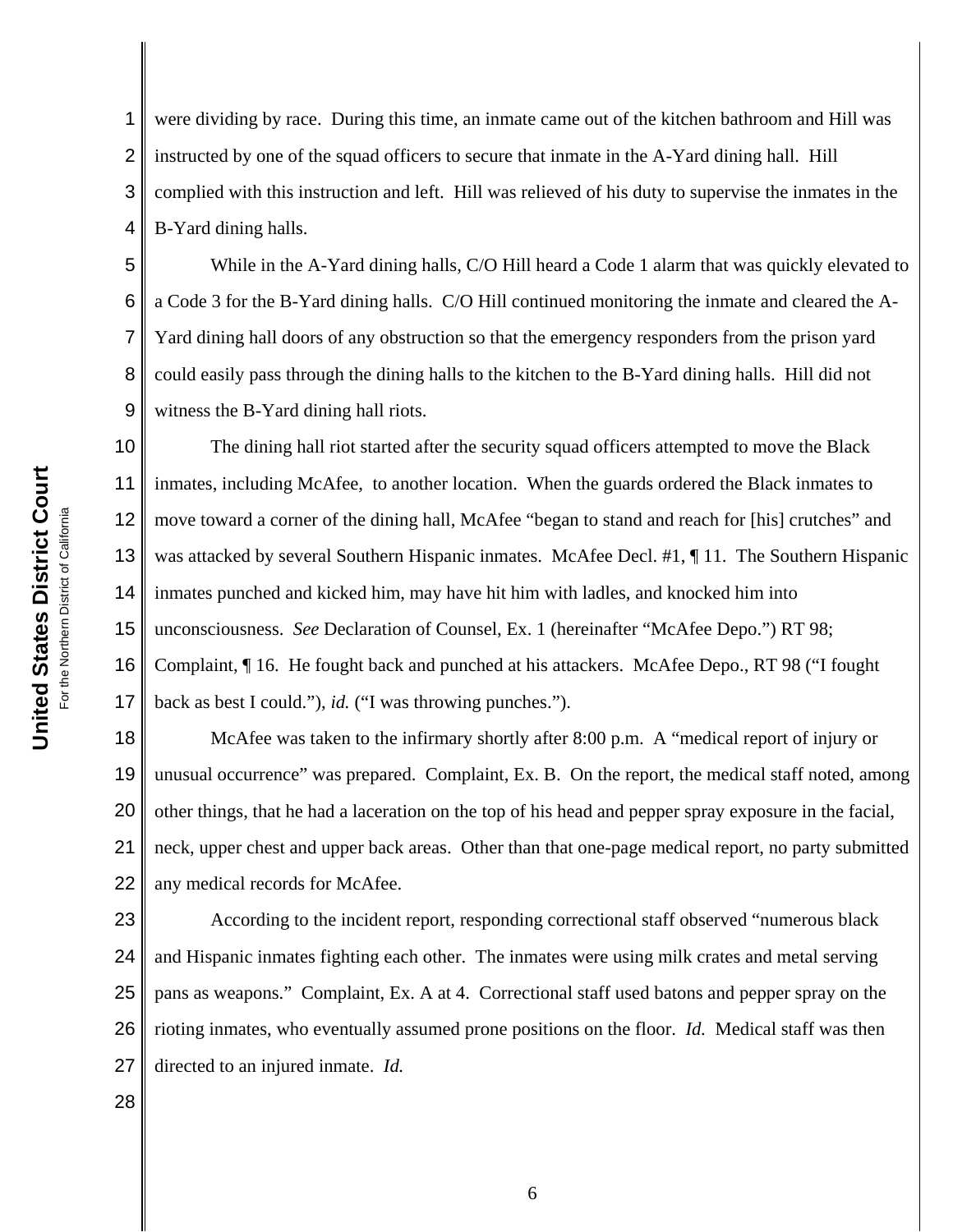2 3 4 5 While the inmates in the dining hall were fighting, "a radio transmission was made from Toro Dorm requesting assistance as there appeared to be mounting tension. Officers responded to Toro Dorm" where the inmates complied with orders to get to their bunks and later for all Black inmates to be removed to another area. *Id.* In other words, the fourth potential riot for the day was avoided and tensions resolved without violence.

6

1

# E. The Disciplinary Charge

7 8 9 10 11 12 13 14 15 16 17 A serious rules violation report – also known as a CDC-115 for the number of the form used  $-$  was issued to McAfee on June 12, 2008 charging him with participating in a riot.<sup>3</sup> The description of the circumstances of the offense noted that there were three riots on May 30. As a result of the initial riot in Lassen Hall, "two more riots ensued, Fremont Dorm and in the dining hall on A & B side. The riots involved Black and Hispanic inmates at CTF-North Facility. . . . Inmate McAfee, B-95737, LA-115U, you were identified as being out in **Lassen Hall** during the riot in which you were a participant. Furthermore, according to the CDC-7219, Medical Report of Injury, it was noted that you received the following injuries: laceration to top of head; abrasion/scratch to chin, O.C. spray exposure that were consistent to being an active participant in a riot." Rivero Decl., Ex. 1 at AGO-004 to AGO-005. A copy of the CDC-115 and supporting documentation was served on McAfee on June 10, 2008.

18 19 20 21 22 McAfee requested and received an investigative employee in connection with the disciplinary proceedings. The investigative employee interviewed McAfee and C/O Hill about the riot and later prepared an investigation report which was given to McAfee on June 24. The investigative employee reported that (1) McAfee had stated that he had been attacked by an inmate in the dining hall where he was located at the time of the riot and (2) C/O Hill had stated that

- 23
- 24
- 25

26 27 28 <sup>3</sup> The CDC-115 listed § 3005(c) as the section of Title 15 of the California Code of Regulations as the section violated. This apparently was a mistaken reference to an outdated version of the regulation concerning inmate conduct. On May 30, 2008, § 3005(c) prohibited inmates from refusing to accept a housing assignment and § 3005(d) prohibited the use of force or violence on another. Section 3005's subsections had been re-lettered effective December 28, 2007; prior to the December 28, 2007 re-lettering subsection (c) had been the section that prohibited the use of force or violence on another.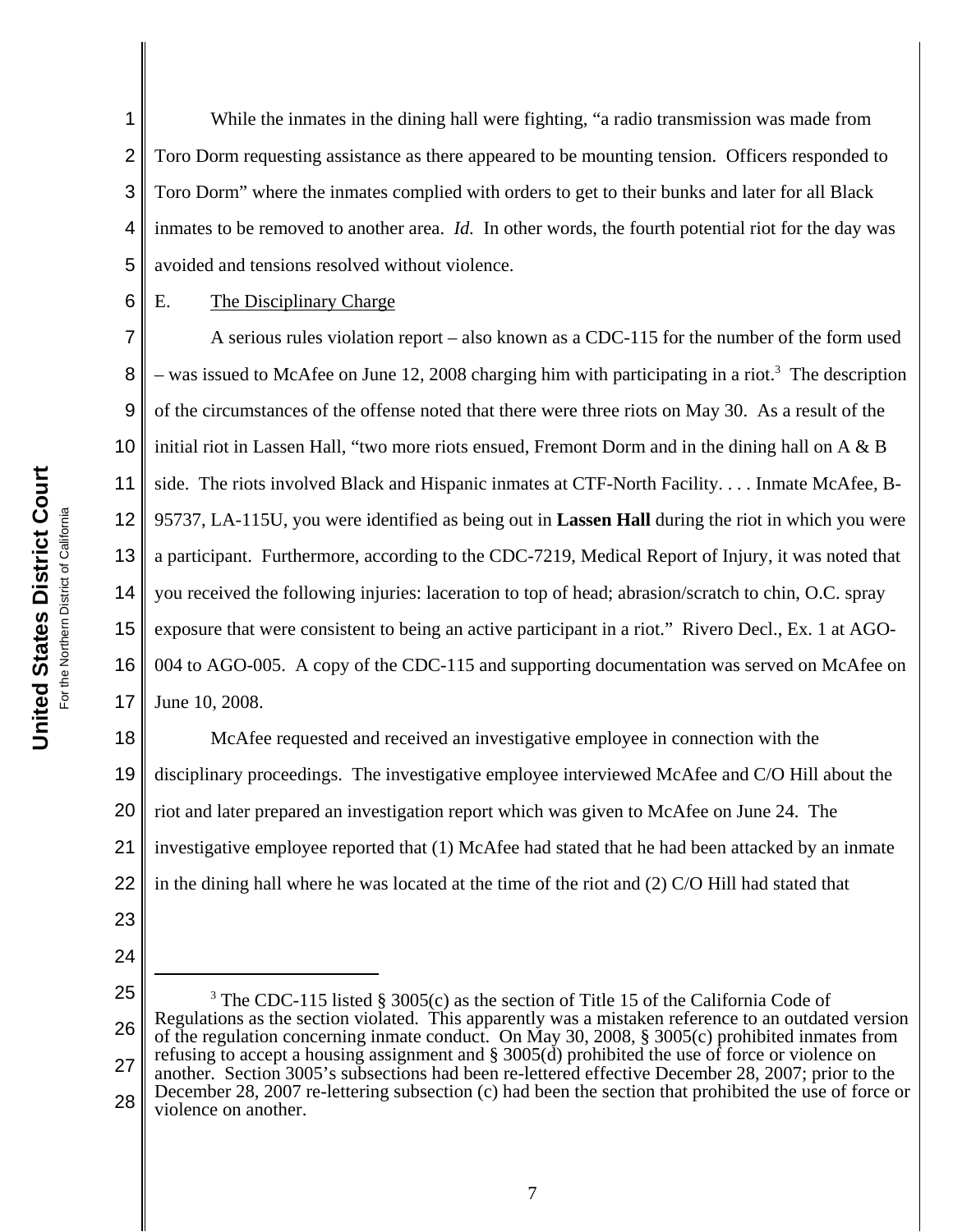United States District Court **United States District Court** For the Northern District of California For the Northern District of California

1 2 McAfee was in the dining hall but Hill did not know if he was involved in the riot. *See* Rivero Decl. Ex. 1 at AGO-001 to AGO-002.

3 4 5 6 7 8 9 10 11 12 13 The rule violation hearing was held on July 1, 2008, at which lieutenant Rivero was the presiding hearing officer. McAfee pleaded not guilty and denied being in Lassen Hall during the riots. Lieutenant Rivero believed that McAfee's injuries and pepper spray exposure were significant because officers were trained to (a) spray pepper spray at a non-complying inmate's face during a disturbance and (b) instruct inmates to get down on the ground immediately and prone out (meaning face down and hands at sides). Rivero believed that McAfee – who had injuries to his head and had pepper spray exposure on his face and upper chest, among other areas – likely ignored orders to get down on the ground immediately and prone out after the start of the riot. In response to a question from Rivero, McAfee explained how he received his injuries: "'I was standing up to grab my crutches and when I turned around they got me.'" *Id.* at AGO-006. Rivero then asked how McAfee got pepper sprayed, to which McAfee responded, "I don't know." *Id.*

14 15 16 17 McAfee requested that C/O Hill testify at the rule violation hearing. Lieutenant Rivero denied this request because C/O Hill lacked personal knowledge, *i.e.*, C/O Hill did not know whether McAfee participated in the dining hall riot, but only could confirm that McAfee was in the dining hall when the riot started. *Id. see* Rivero Decl., ¶ 19.

18 19 20 21 22 23 Lieutenant Rivero found McAfee guilty of participating in a prison riot. Lieutenant Rivero made a finding that McAfee "wasn't in Lassen Hall at the time of the riot, but was in the dining hall when the riot occurred as Officer B. Hill stated that he seen (sic) Inmate McAfee in the dining hall when the riot occurred in the dining hall." Rivero Decl., Ex. 1 at AGO-006. Rivero also made a finding that McAfee "sustained laceration to the top of his head and O.C. Pepper Spray exposures are a result of participating in the riot." *Id.*

24 25 26 27 28 As a result of the finding of guilt on the CDC-115, McAfee was disciplined. He was assessed a forfeiture of 90 days of time credits and was put on Privilege Group "C" status for 90 days. *Id.* at AGO-004. In Group "C" status, his privileges consisted of only: (1) \$45 of canteen draw per month, (2) access to the yard for an hour on Mondays, Wednesdays and Fridays, and (3) emergency telephone calls only. *See id.*; Rivero Decl., ¶ 21. McAfee also was referred to the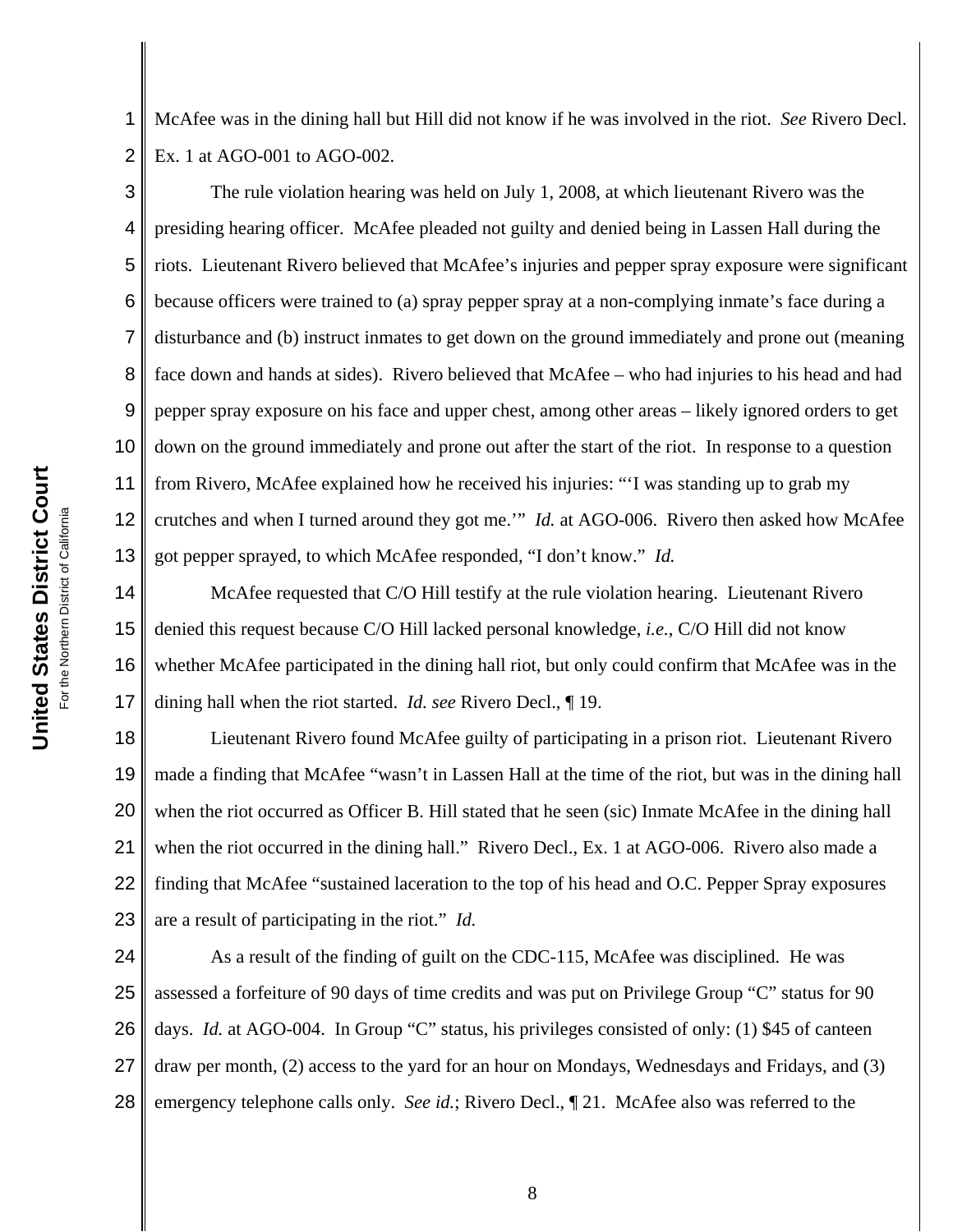1 2 prison's classification committee for assessment of a security housing unit ("SHU") term for participating in a riot.

3 4 5 6 7 8 9 The prison classification committee assessed a 90-day SHU term for the disciplinary offense. From May 30, 2008 until mid July 2008, McAfee remained in his regular cell on lockdown and was not put in segregated housing because there was not room for him in the SHU. McAfee Depo., RT 159-61. McAfee states that he spent a total of 204 days in the SHU, but does not dispute that the additional days beyond the 90-day SHU term were unrelated to the disciplinary charge and were instead related to his gang status. He does not allege that any defendant had any role in the gang determinations.

10 11 12 13 14 McAfee appealed the disciplinary decision. His inmate appeal was granted at the director's level, which is the highest level of administrative review. The director's level decision found that McAfee was not in Lassen Hall and was instead in the dining hall during the later disturbance involving Black and Southern Hispanic inmates.

A review of the [CDC-115] and subsequent CDCR 837 does not provide information that would establish that a preponderance of evidence was presented to support the finding of guilt. The CDCR 7219 indicates that the appellant received a laceration on his head, but there are no other injuries noted that would be consistent with being involved in a fight. For example, there were no marks on his hands, such as a reddening of the knuckles or any staff member observing the appellant fighting with another inmate. The appellant's explanation of how he sustained the laceration is plausible when there is no other evidence to indicate that the laceration was the result of being involved in a fight. The appellant's exposure to OC spray does not establish a preponderance of guilt because the CDCR 837 indicates that staff utilized OC spray to quell the disturbance. The appellant's exposure was more likely than not the result of random burst of OC spray from more than one correctional staff member.

22 Complaint, Ex. H at 1-2. The director's level decision overturned the disciplinary decision and

23 restored all assessed penalties, including the sentencing credits.

24

15

16

17

18

19

20

21

## **III. VENUE AND JURISDICTION**

25 26 27 28 Venue is proper in the Northern District of California under 28 U.S.C. § 1391 because the events or omissions giving rise to the claims occurred at a prison in Monterey County, within the Northern District. This court has federal question jurisdiction over this action brought under 42 U.S.C. § 1983.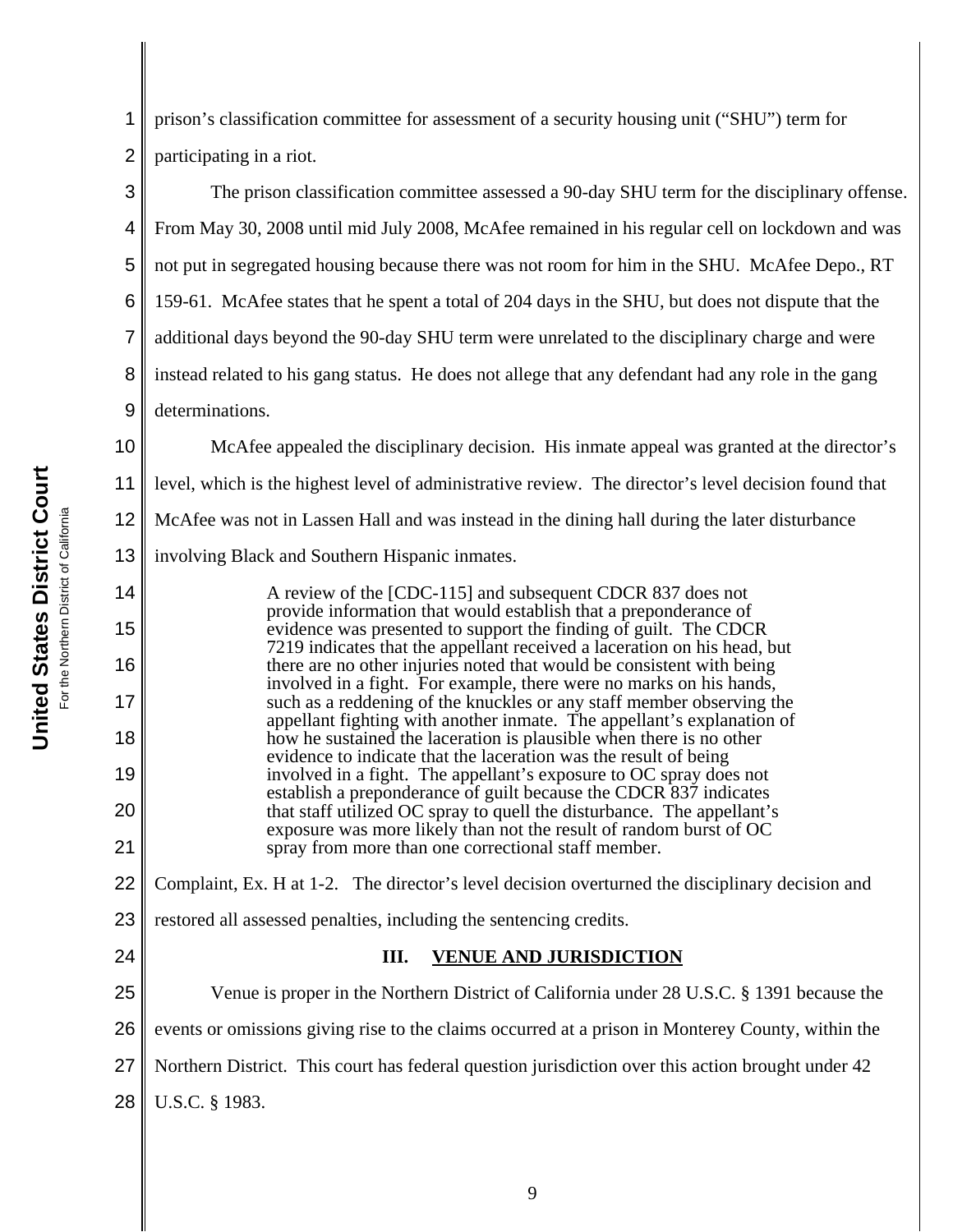1

### **IV. LEGAL STANDARD FOR SUMMARY JUDGMENT**

2 3 4 5 6 7 8 9 10 11 12 13 14 15 16 17 18 19 20 Summary judgment is proper where the pleadings, discovery and affidavits show that there is "no genuine dispute as to any material fact and the moving party is entitled to judgment as a matter of law." Fed. R. Civ. P. 56(a). The court will grant summary judgment "against a party who fails to make a showing sufficient to establish the existence of an element essential to that party's case, and on which that party will bear the burden of proof at trial . . . since a complete failure of proof concerning an essential element of the nonmoving party's case necessarily renders all other facts immaterial." *Celotex Corp. v. Catrett*, 477 U.S. 317, 322-23 (1986); *see also Anderson v. Liberty Lobby, Inc.*, 477 U.S. 242, 248 (1986) (a fact is material if it might affect the outcome of the suit under governing law, and a dispute about a material fact is genuine "if the evidence is such that a reasonable jury could return a verdict for the nonmoving party."). The moving party bears the initial burden of identifying those portions of the record which demonstrate the absence of a genuine issue of material fact. The burden then shifts to the nonmoving party to "go beyond the pleadings, and by his own affidavits, or by the 'depositions, answers to interrogatories, or admissions on file,' designate 'specific facts showing that there is a genuine issue for trial.'" *Celotex*, 477 U.S. at 324 (citations omitted.) The court's function on a summary judgment motion is not to make credibility determinations or weigh conflicting evidence with respect to a disputed material fact. *See T.W. Elec. Serv. v. Pacific Elec. Contractors Ass'n*, 809 F.2d 626, 630 (9th Cir. 1987). The evidence must be viewed in the light most favorable to the nonmoving party, and the inferences to be drawn from the facts must be viewed in a light most favorable to the nonmoving party. *See id.* at 631.

21 22 23 24 25 26 27 On issues as to which the moving party bears the burden of proof at trial – such as the qualified immunity defense in this case – he must come forward with evidence which would entitle him to a directed verdict if the evidence went uncontroverted at trial. *See Houghton v. Smith*, 965 F.2d 1532, 1536 (9th Cir. 1992). He must establish the absence of a genuine issue of fact on each issue material to his affirmative defense. *Id.* at 1537. Once the moving party has come forward with this evidence, the burden shifts to the non-movant to set forth specific facts showing the existence of a genuine issue of fact on the defense.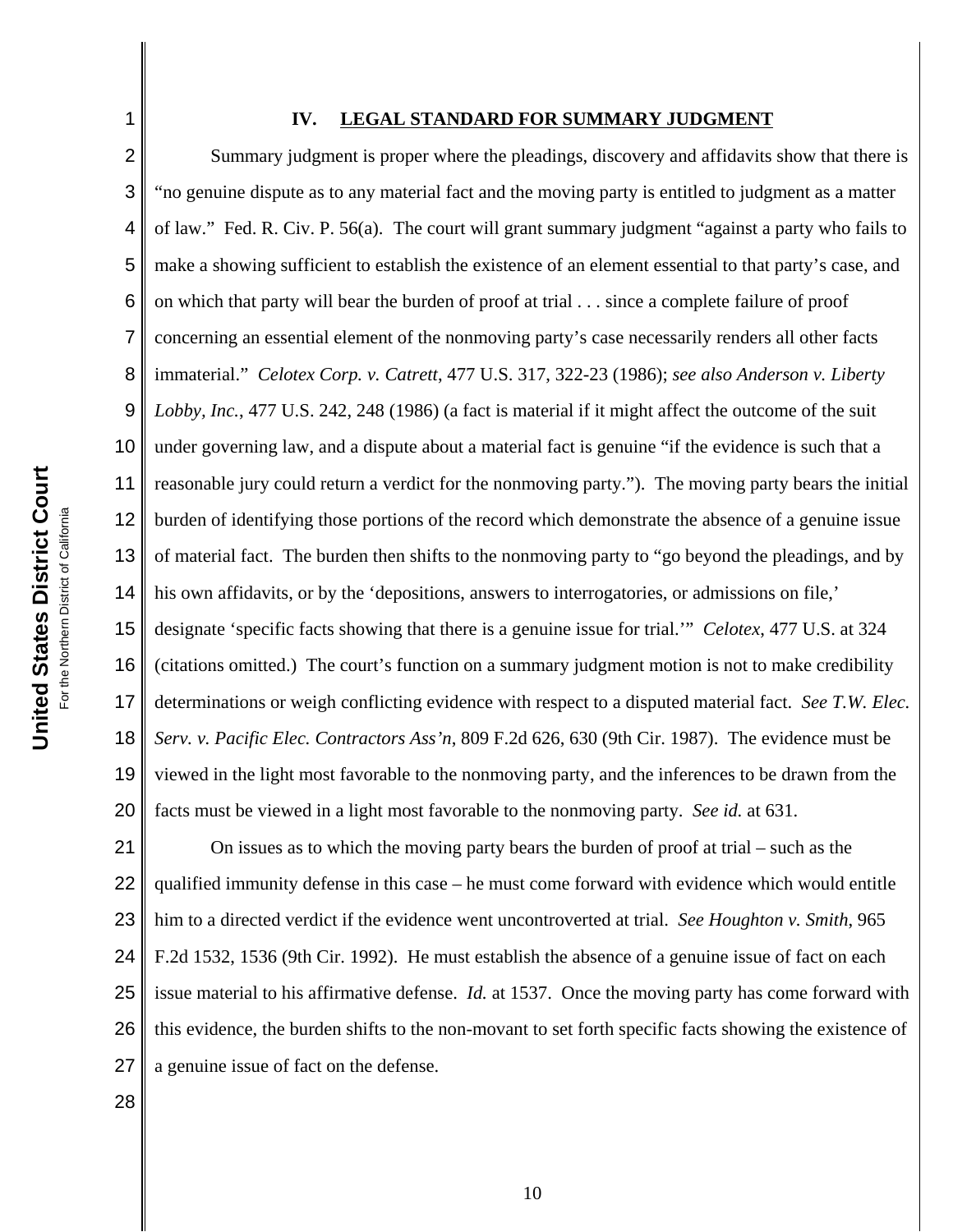1 2 3 4 5 6 7 A verified complaint may be used as an opposing affidavit under Rule 56, as long as it is based on personal knowledge and sets forth specific facts admissible in evidence. *See Schroeder v. McDonald*, 55 F.3d 454, 460 & nn.10-11 (9th Cir. 1995) (treating plaintiff's verified complaint as opposing affidavit where, even though verification not in conformity with 28 U.S.C. § 1746, plaintiff stated under penalty of perjury that contents were true and correct, and allegations were not based purely on his belief but on his personal knowledge). The complaint was signed under penalty of perjury and therefore may be considered in deciding the motion for summary judgment.

8

9

#### **V. DISCUSSION**

## A. Claim Against C/O Hill

10 11 12 13 14 15 16 17 18 19 20 21 22 23 24 25 26 The Eighth Amendment's prohibition of "cruel and unusual punishments" imposes a duty on prison officials to, among other things, "'take reasonable measures to guarantee the safety of the inmates.'" *Farmer v. Brennan*, 511 U.S. 825, 832 (1994) (quoting *Hudson v. Palmer*, 468 U.S. 517, 526-27 (1984)). That duty includes protecting inmates from violence at the hands of other inmates. *See id.* at 833; *Hoptowit v. Ray*, 682 F.2d 1237, 1250 (9th Cir. 1982). A prison official violates the Eighth Amendment only when two requirements are met: (1) the deprivation is, objectively, sufficiently serious; and (2) the prison official is, subjectively, deliberately indifferent to inmate safety. *See Farmer*, 511 U.S. at 834. In the Eighth Amendment context, the test for deliberate indifference is the same as criminal recklessness, *i.e.*, the official must actually know of and disregard an excessive risk to inmate safety. *See id.* at 837. The official "must both be aware of facts from which the inference could be drawn that a substantial risk of serious harm exists, and he must also draw the inference." *Id.* Neither negligence nor gross negligence constitutes deliberate indifference. *See id.* at 835-36 & n.4; *Estelle v. Gamble*, 429 U.S. 97, 106 (1976). A prison official need not "believe to a moral certainty that one inmate intends to attack another at a given place at a time certain before that officer is obligated to take steps to prevent such an assault" although he must have more than a "mere suspicion" that an attack will occur. *Berg v. Kincheloe*, 794 F.2d 457, 459 (9th Cir. 1986) (citations and internal quotations omitted); *see also Farmer*, 511 U.S. at 842.

27 28 When there is actual unrest and conflict occurring at the prison, the deliberate indifference standard does not adequately take into account the competing institutional concerns for the safety of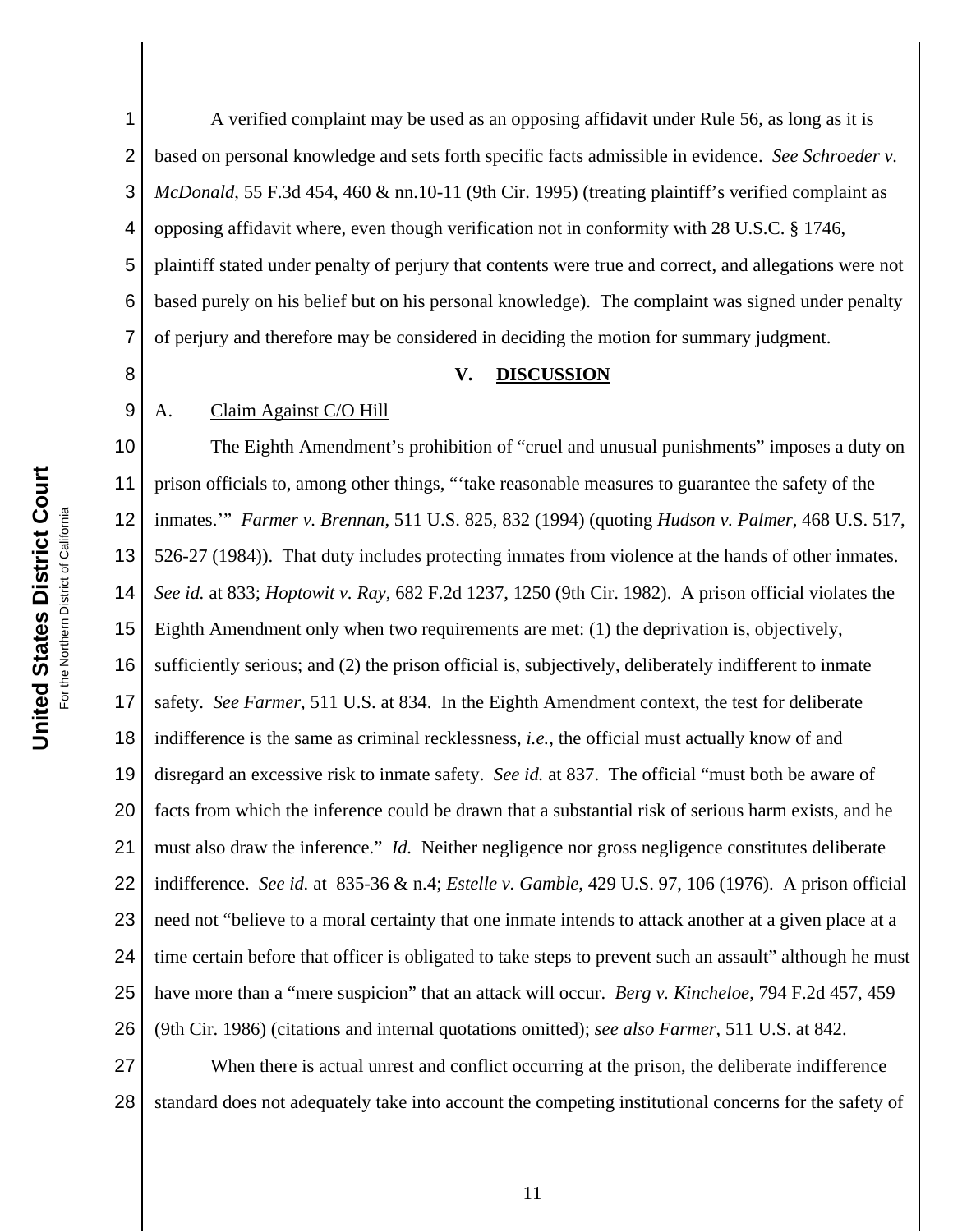1 2 3 4 5 6 7 8 9 10 11 12 13 14 prison staff or other inmates. *Whitley v. Albers*, 475 U.S. 312, 320 (1986). Where the prison security measure is undertaken to resolve a disturbance that poses significant risks to the safety of inmates and staff, "the question whether the measure taken inflicted unnecessary and wanton pain and suffering ultimately turns on 'whether force was applied in a good faith effort to maintain or restore discipline or maliciously and sadistically for the very purpose of causing harm.'" *Id.* at 320- 21 (citation omitted). In *Johnson v. Lewis*, 217 F.3d 726 (9th Cir. 2000), the Ninth Circuit considered the applicable standard to inmates' claims about their treatment during a riot as well as after they were secured in the prison yard (handcuffed, laying on the ground and under armed guard). "[T]he exigent circumstances the prison officials faced during the riots persisted until the officials were able successfully to remove the prisoners from the buildings and secure them in the prison yard. The prison officials' actions and accompanying state of mind should therefore be measured against the *Whitley* standard for an Eighth Amendment violation until that point." *Id.* at 734. For events after the inmates were secured in the yard and presented no further danger, the deliberate indifference standard applied to the prison officials' actions. *Id.*

15 16 17 18 19 20 21 Here, the actions in question were taken in response to actual unrest occurring at the prison, but that unrest was not occurring in the dining hall at the time of C/O Hill's refusal to lock McAfee in the office. It thus appears that, as in *Johnson*, both the deliberate indifference and the *Whitley* standards apply to separate portions of the events. The deliberate indifference standard applies to the events up until the inmates in the dining halls segregated themselves by race, and the *Whitley* standard applies thereafter because that is the point at which the unrest and conflict started in the dining halls.

22 23 24 25 26 On the undisputed evidence no reasonable jury could find in McAfee's favor on his Eighth Amendment claim against defendant Hill. One cannot reasonably infer from the mere fact that McAfee was attacked that C/O Hill acted with deliberate indifference beforehand. When one looks for evidence beyond the mere fact of the attack in the dining halls to show that C/O Hill acted with deliberate indifference, the search turns up empty.

27 28 It is undisputed that the culinary inmates were gathered into B-Yard dining halls in response to the disturbances elsewhere in the prison. During C/O Hill's supervision of the inmates in the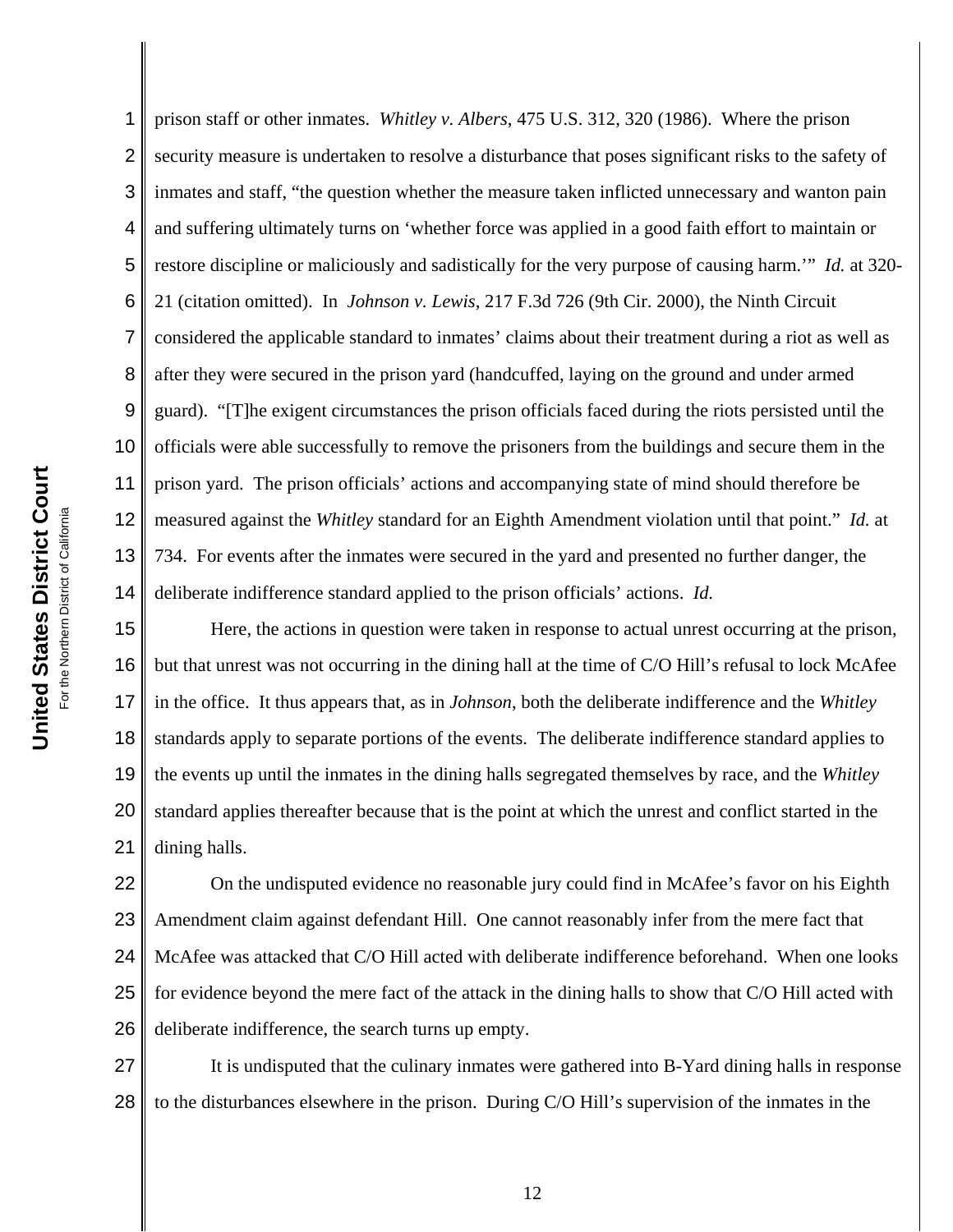1 2 3 4 dining halls for about 3-4 hours (until the inmates segregated by race), there was no apparent threat to McAfee's or any other culinary inmate's safety, no violence in the dining halls, and no indication that the Hispanic inmates would attack McAfee or other Black inmates. It is undisputed that the 40- 50 culinary inmates Hill supervised were inmates from different housing units and of mixed races who got along and worked together to perform kitchen-related duties before May 30. It also is undisputed that they assembled peacefully when they were gathered in the dining halls upon the Code 3 alarms for Lassen Hall and Fremont Dorm. It is undisputed that C/O Hill saw no tension among the inmates until he noticed them segregating by race, at which time he promptly called for assistance. It is undisputed that a correctional sergeant arrived with security squad officers in 5-10 minutes, that Hill followed the correctional sergeant's orders to escort another inmate to the A-yard dining hall, and that Hill was not present when the Hispanics attacked the Black inmates in B-Yard dining halls.

17 18 19 20 21 22 23 24 25 26 27 28 McAfee twice asked C/O Hill to lock him in the clerk's office because he was on crutches. C/O Hill's alleged refusal to grant the request does not support an inference of deliberate indifference to McAfee's safety in light of the undisputed evidence described in the preceding paragraph about the culinary inmates. Further, although McAfee had been locked in the clerk's office in the past, there is no evidence that he was ever locked in there during a Code 3 alarm at the prison and there is no evidence that Hill could simultaneously see him in the office and the rest of the culinary inmates who had been moved into the dining halls. The photo of the office shows a window about 15" square in the door that would allow one to see what was going on in the room if one were quite close to the door. *See* Docket # 48 at p. 20 of 108. Visualizing an inmate in that office would divert the officer's attention from the dozens of inmates in the B-Yard dining halls because the clerk's office was located at the far end of the kitchen away from the B-Yard dining halls. *See* Notice of Correction To  $\P$  17 of Hill Declaration (docket #46). Also, the evidence plainly shows that the refusal was part of the security measures taken in response to the disturbances: a sergeant had ordered Hill to put the all the culinary inmates in the B-Yard dining hall after the Code 3 alarm was sounded for an A-Yard housing facility. *See* McAfee Decl. #1, ¶ 6. Conceivably, it would have been reasonable for C/O Hill to determine that the inmate should be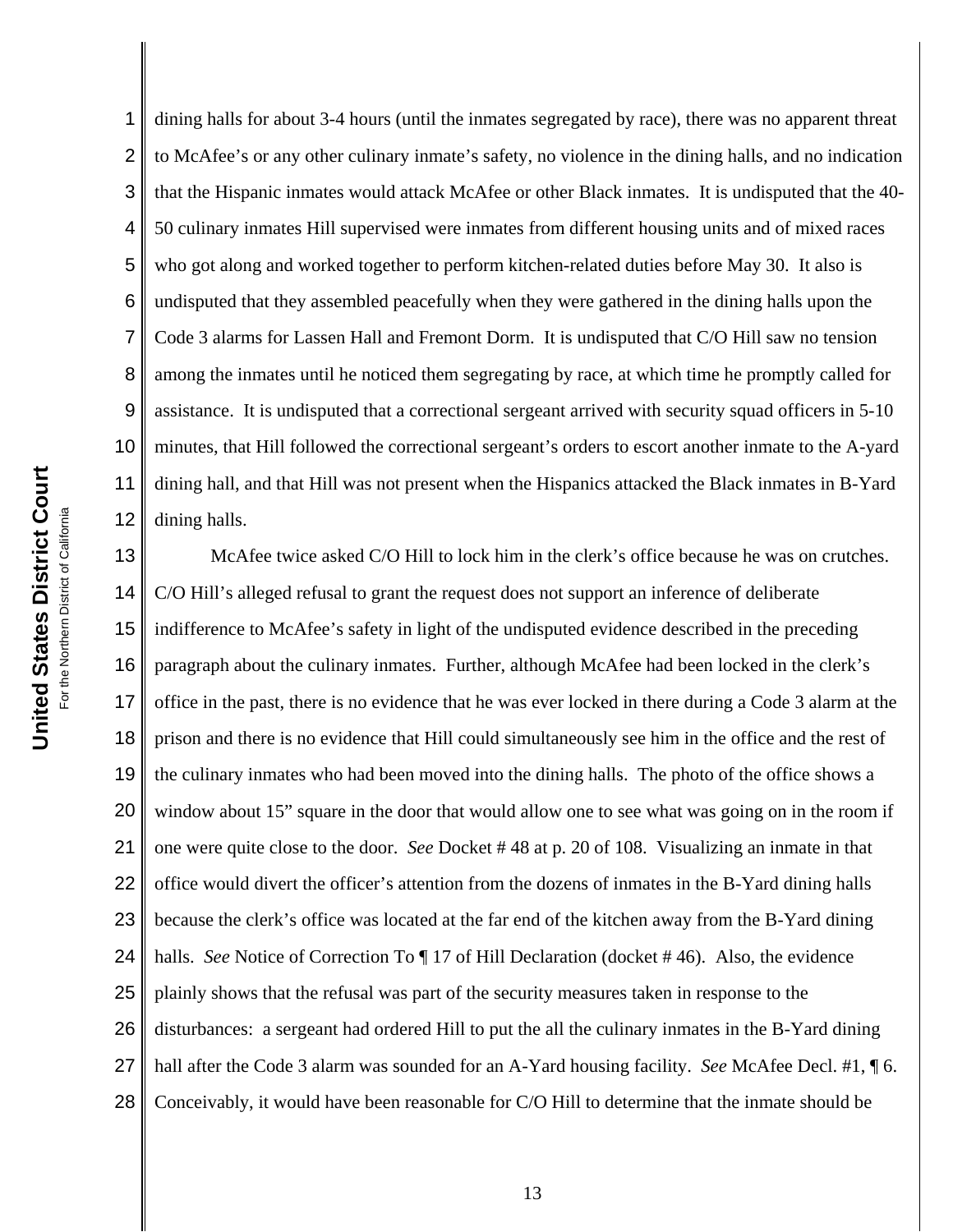1 2 3 4 5 6 locked in the office because he was on crutches, but "such an oversight simply does not rise to the level of an Eighth Amendment violation. Officials cannot realistically be expected to consider every contingency or minimize every risk" when violence erupts at a prison. *Whitley*, 475 U.S. at 325. Hill's failure to make special provision for McAfee did not amount to deliberate indifference under the circumstances where that provision would have hampered his ability to monitor all the culinary inmates.

7 8 9 10 11 12 13 McAfee urges that defendants "knew Southern Hispanic inmates were under perpetual orders to attack as a group and spontaneous from their in-service training," Complaint, ¶ 29, but offers no competent evidence to support that assertion. He also argues that it was obvious that a riot would eventually erupt in the dining halls, but the evidence does not support his argument. In fact, the evidence in the record supports the opposite inference, at least with regard to culinary inmates who had worked together and had demonstrated their commitment to non-violence and other rehabilitative goals.

14 15 16 17 18 19 20 21 McAfee repeatedly urges that C/O Hill knew there was a riot between races or gangs in progress in Lassen Hall and Fremont Dorm. The evidence does not support his argument. C/O Hill explained that, "[f]or safety and security reasons, a code alarm contains only the code level and the disturbance's location because the details of the emergency (for example, a riot between two particular gangs or races) may prompt inmates in the unaffected areas to create a disturbance." Hill Decl., ¶ 13. The evidence shows only that Hill was aware of a serious disturbance based on the Code 3 alarm being sounded. There is no competent evidence that all disturbances in prison are race-based or gang-related, or that Hill knew that this was a race-based disturbance.

22 23 24 25 26 27 28 McAfee's evidence that C/O Hill allowed some inmates who entered the kitchen late in the day to bring food service items (*e.g.*, pots and pans with food in them, and serving utensils) to the dining halls in violation of an unidentified rule or regulation shows at most negligence by Hill, but negligence is not deliberate indifference. These were kitchen and dining room workers, and at the time there was no tension among them evident to Hill. Moreover, McAfee agrees that Hill did not see the Hispanic inmates huddling together earlier when the alarm was sounded for the Fremont Dorm disturbance.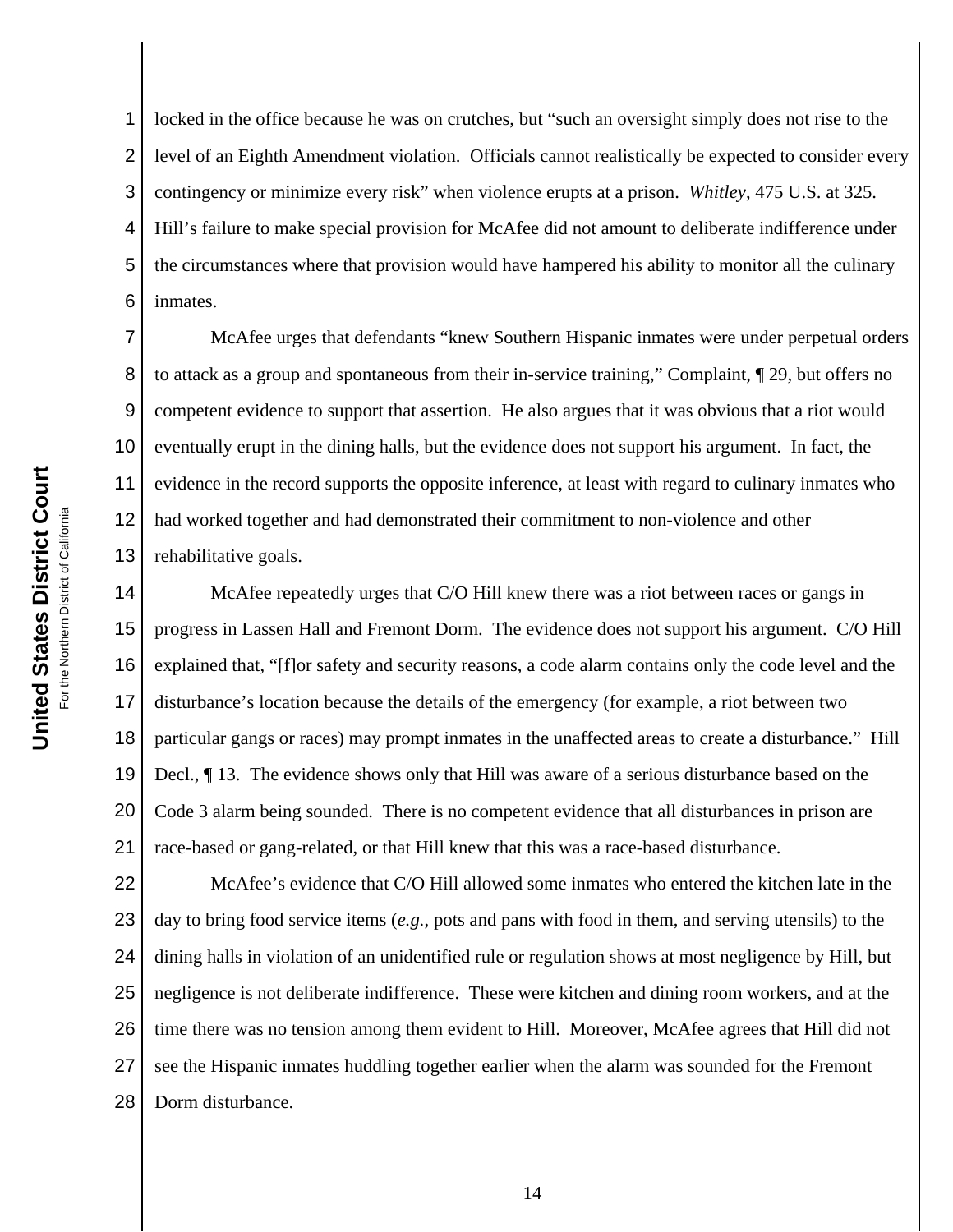2 3 4 5 6 Viewing the evidence and inferences in the light most favorable to McAfee, he has not raised a triable issue of fact in support of his claims that Hill's refusal to lock him in the office was done in deliberate indifference to a risk to his safety. McAfee has not raised a triable issue of fact that Hill knew of facts from which the inference could be drawn that a substantial risk to McAfee's safety existed and disregarded it when he refused to lock McAfee in the office and instead made him gather with the other culinary inmates he was supervising.

7 8 9 10 11 With regard the response of C/O Hill when he noticed the culinary inmates segregating by race, no reasonable jury could find that Hill acted maliciously and sadistically for the very purpose of causing harm when he promptly called for assistance. There is no evidence to support such a finding. Defendant Hill is entitled to summary judgment in his favor on the Eighth Amendment claim.

12 13 14 15 16 17 18 19 20 21 22 23 24 25 26 27 Defendant Hill also is entitled to qualified immunity against the Eighth Amendment claim. The defense of qualified immunity protects government officials "from liability for civil damages insofar as their conduct does not violate clearly established statutory or constitutional rights of which a reasonable person would have known." *Harlow v. Fitzgerald*, 457 U.S. 800, 818 (1982). To determine whether an official is entitled to qualified immunity, the court must decide whether the facts alleged show the official's conduct violated a constitutional right; and, if so, whether it would be clear to a reasonable officer that his conduct was unlawful in the situation he confronted. *Saucier v. Katz*, 533 U.S. 194, 20102 (2001); *see also Pearson v. Callahan*, 555 U.S. 223 (2009) (overruling *Saucier*'s requirement that qualified immunity analysis proceed in a particular sequence). "[I]f no constitutional right would have been violated were the allegations established, there is no necessity for further inquiries concerning qualified immunity." *Saucier*, 533 U.S. at 201. The Court has concluded that the evidence fails to show a violation of McAfee's Eighth Amendment rights. Therefore, Hill prevails on the first prong of the *Saucier* test. Furthermore, the undisputed facts establish that no reasonable officer in Hill's position would have known his conduct was unlawful. As a matter of law, defendant Hill is entitled to qualified immunity against the Eighth Amendment claim.

28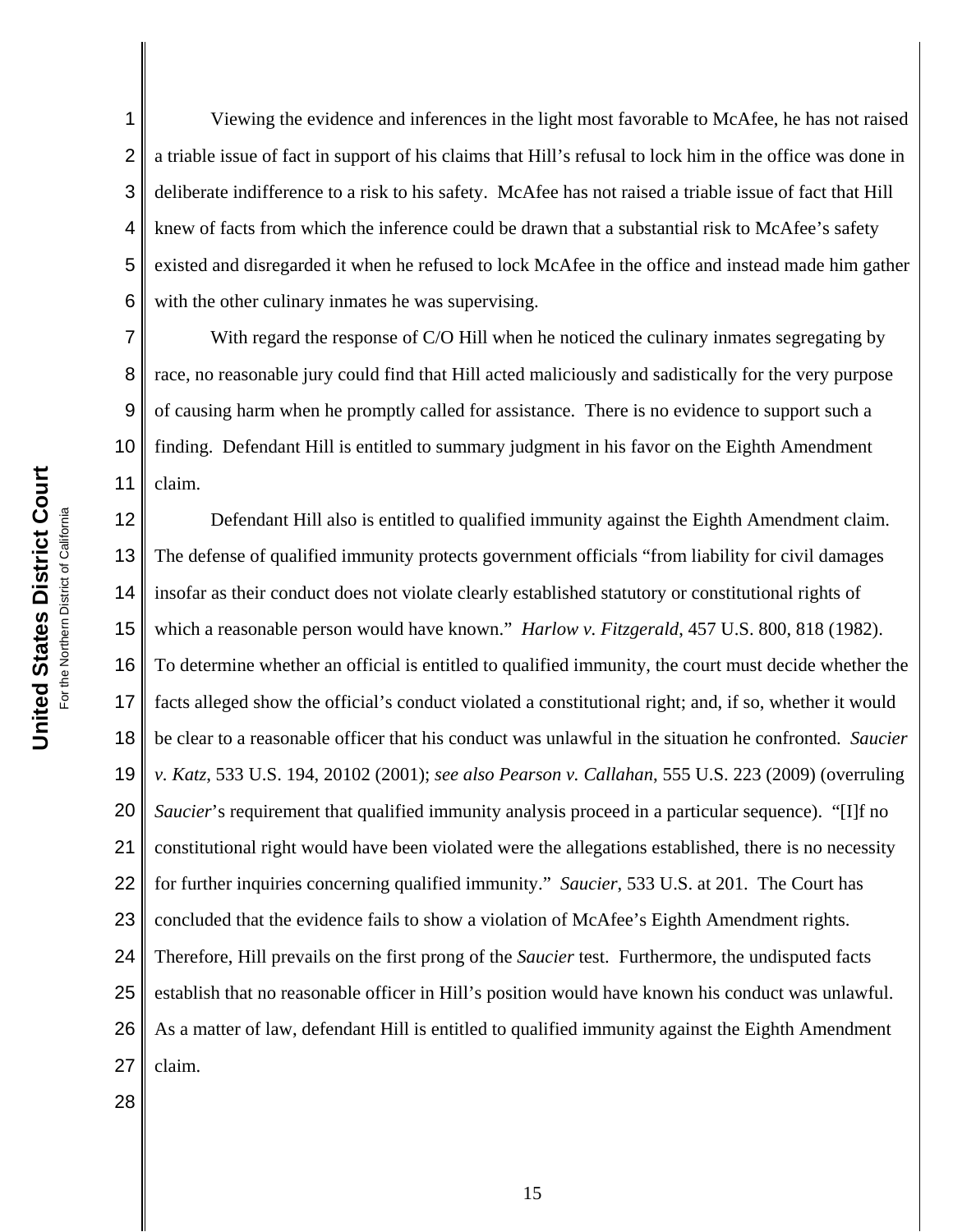## B. Due Process Claim

1

2 3 4 5 6 7 8 9 10 11 12 13 14 The Due Process Clause of the Fourteenth Amendment of the U.S. Constitution protects individuals against governmental deprivations of life, liberty or property without due process of law. Changes in conditions of confinement for a prison inmate may amount to a deprivation of a constitutionally protected liberty interest, provided that the liberty interest in question is one of "real substance." *Sandin v. Conner*, 515 U.S. 472, 477-87 (1995). An interest of "real substance" will generally be limited to freedom from (1) restraint that imposes "atypical and significant hardship on the inmate in relation to the ordinary incidents of prison life," *id.* at 484, or (2) state action that "will inevitably affect the duration of [a] sentence," *id.* at 487. In determining whether a restraint is an "atypical and significant hardship," courts consider whether the challenged condition mirrored the conditions imposed on inmates in administrative segregation and protective custody, the duration of the condition, the degree of restraint imposed, and whether the discipline will invariably affect the duration of the prisoner's sentence. *See Serrano v. Francis*, 345 F.3d 1071, 1078 (9th Cir. 2003); *Ramirez v. Galaza*, 334 F.3d 850, 861 (9th Cir. 2003).

15 16 17 18 19 20 21 22 23 24 25 26 The process due in a prison disciplinary proceeding that results in the deprivation of a protected liberty interest includes written notice, time to prepare for the hearing, a written statement of decision, allowance of witnesses and documentary evidence when not unduly hazardous, and aid to the accused where the inmate is illiterate or the issues are complex. *Wolff v. McDonnell*, 418 U.S. 539, 564-67 (1974). The Due Process Clause only requires that prisoners be afforded those procedures mandated by *Wolff* and its progeny; it does not require that a prison comply with its own, more generous procedures. *See Walker v. Sumner*, 14 F.3d 1415, 1419-20 (9th Cir. 1994). The findings of the prison disciplinary decision-maker must be supported by "some evidence" in the record to comport with due process. *See Superintendent v. Hill*, 472 U.S. 445, 454 (1985) (some evidence must support decision that results in revocation of good time credits). There also must be some indicia of reliability of the information that forms the basis for prison disciplinary actions. *Cato v. Rushen*, 824 F.2d 703, 704-05 (9th Cir. 1987).

27 28 In his complaint, McAfee asserted that his right to due process was violated when sergeant Rivero (1) found him guilty without sufficient evidence, (2) denied a requested witness for the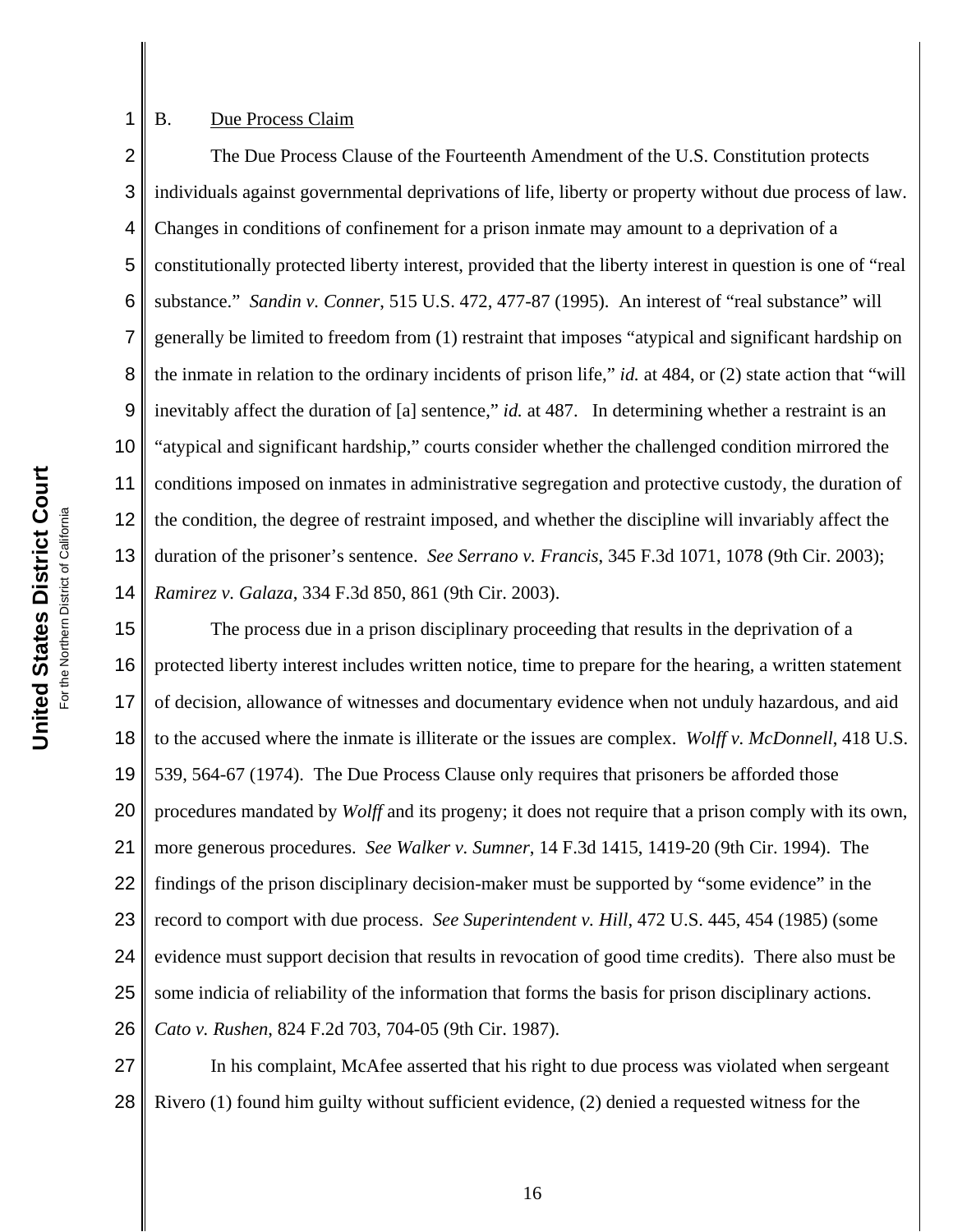1 2 3 4 disciplinary hearing, and (3) failed to read the reports. Defendant Rivero urges that he is entitled to summary judgment on McAfee's due process claim because McAfee received all the procedural protections to which he was entitled assuming that he had a protected liberty interest.<sup>4</sup> The Court agrees.

5 6 7 8 9 10 11 12 13 14 15 First, no reasonable jury could find that there was not some evidence to support the disciplinary finding that McAfee had participated in a riot. The evidence was undisputed that McAfee had sustained an injury to the top of his head and had pepper spray exposure on, among other things, his face and upper chest. In light of Rivero's knowledge that officers are trained to instruct inmates to get down on the ground immediately and to spray the face of a non-complying inmate, the location of the pepper spray exposure on McAfee was significant. It suggested that McAfee had not promptly complied with orders to get down and instead remained upright long enough to get squirted with pepper-spray in the face and upper chest. McAfee presented his defense that he was in the dining hall rather than in Lassen Hall, and was attacked when he stood up to get his crutches. *See* McAfee Decl. #2, ¶ 7. It is undisputed that, when asked how he got peppersprayed, McAfee responded that he didn't know how that happened.

16 17 18 19 20 21 22 23 24 The CDC-115 charged McAfee with participating in a riot and listed the location as Lassen Hall, even noting that he had been identified as a participant in that riot. McAfee apparently thought it was enough to show that he wasn't in Lassen Hall. However, the gravamen of the offense was participating in a riot rather than being in Lassen Hall. C/O Rivero has no liability for the error in the original charge in the CDC-115, when his determination was that McAfee participated in a riot in the dining halls. Rioting is not permitted anywhere in the prison, so McAfee's ability to show that he was not present at one of the three places at which riots occurred does not show that there was not some evidence that he was at one of the other two places at which the riots took place that day.

25

26 27 28 <sup>4</sup> Defendants also argue that McAfee was not deprived of a protected liberty interest because he was not subjected to an atypical and significant hardship as a result of the disciplinary decision. The Court need not reach this difficult issue in light of the conclusion that McAfee received all the procedural protections that he was entitled to, assuming that the discipline imposed amounted to an atypical and significant hardship in relation to the ordinary incidents of prison life.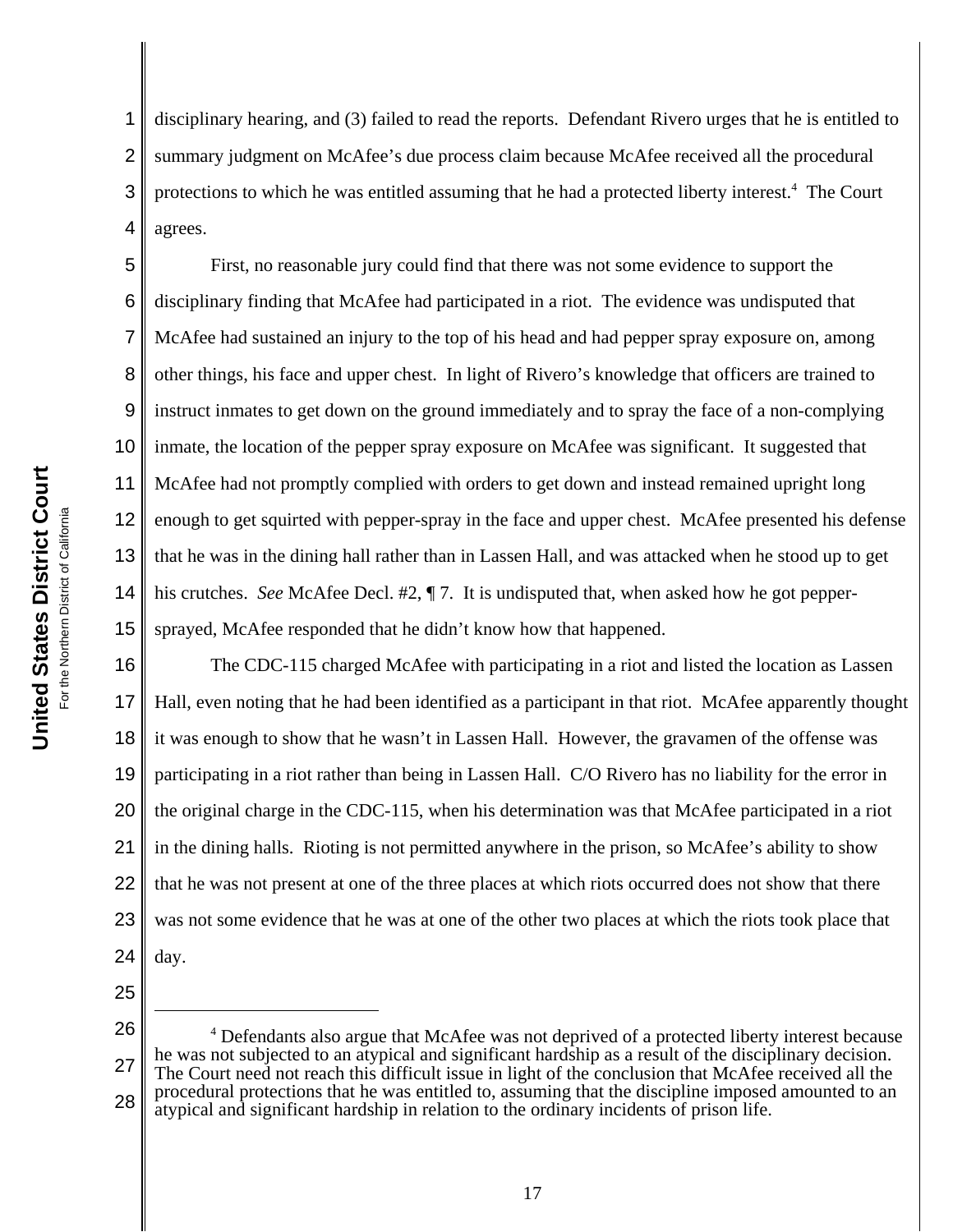1 2 3 4 5 The disciplinary decision later was overturned in the inmate appeal process. The determination by the inmate appeal reviewer that there was not a preponderance of the evidence to support the disciplinary decision does not prove or support an inference that there was not some evidence to support the disciplinary decision. The "some evidence" standard required by due process is lower than the preponderance of the evidence standard, and requires only that there be "some evidence" from which the conclusion of the decision-maker could be deduced. *See Superintendent v. Hill*, 472 U.S. at 455. An examination of the entire record is not required nor is an independent assessment of the credibility of witnesses or weighing of the evidence. *Id.* The relevant question is whether there is any evidence in the record that could support the conclusion

governing standard for the due process claim, it is not enough for McAfee to simply show a dispute about his guilt; instead, he had to – but did not – show that a reasonable jury could conclude there was not some evidence to support the disciplinary decision. Finally, the Court notes that even though he did not make the statement at the rule violation hearing, McAfee's admission in his deposition that he threw some punches at his attackers undermines his assertion that he did not participate in the riot that day.

reached by the disciplinary decision-maker. *Id*. With *Superintendent v. Hill* providing the

18 19 20 21 Second, on the evidence in the record, no reasonable jury could conclude that Rivero found McAfee guilty without reading the reports in the record. McAfee alleged in his complaint that Rivero violated his right to due process by not reading reports, such as the medical report and the incident report, but has offered absolutely no competent evidence to support this allegation. Accordingly, no reasonable jury could find in his favor on this claimed due process violation.

22 23 24 25 26 27 28 Third, on the evidence in the record, no reasonable jury could conclude that Rivero denied McAfee his right to due process when he admittedly denied McAfee's request for C/O Hill to be called as a witness at the disciplinary hearing. It is undisputed that Hill lacked personal knowledge of what transpired during the riot in the dining hall. McAfee wanted to call Hill as a witness that he was in the kitchen and "was on crutches from knee surgery and could not walk without them. Defendant Rivero denied Plaintiff's witness as irrelevant." McAfee Decl. #2, ¶ 8. Defendant Rivero indisputably was correct: the proposed witness had no relevant information. Rivero did not question